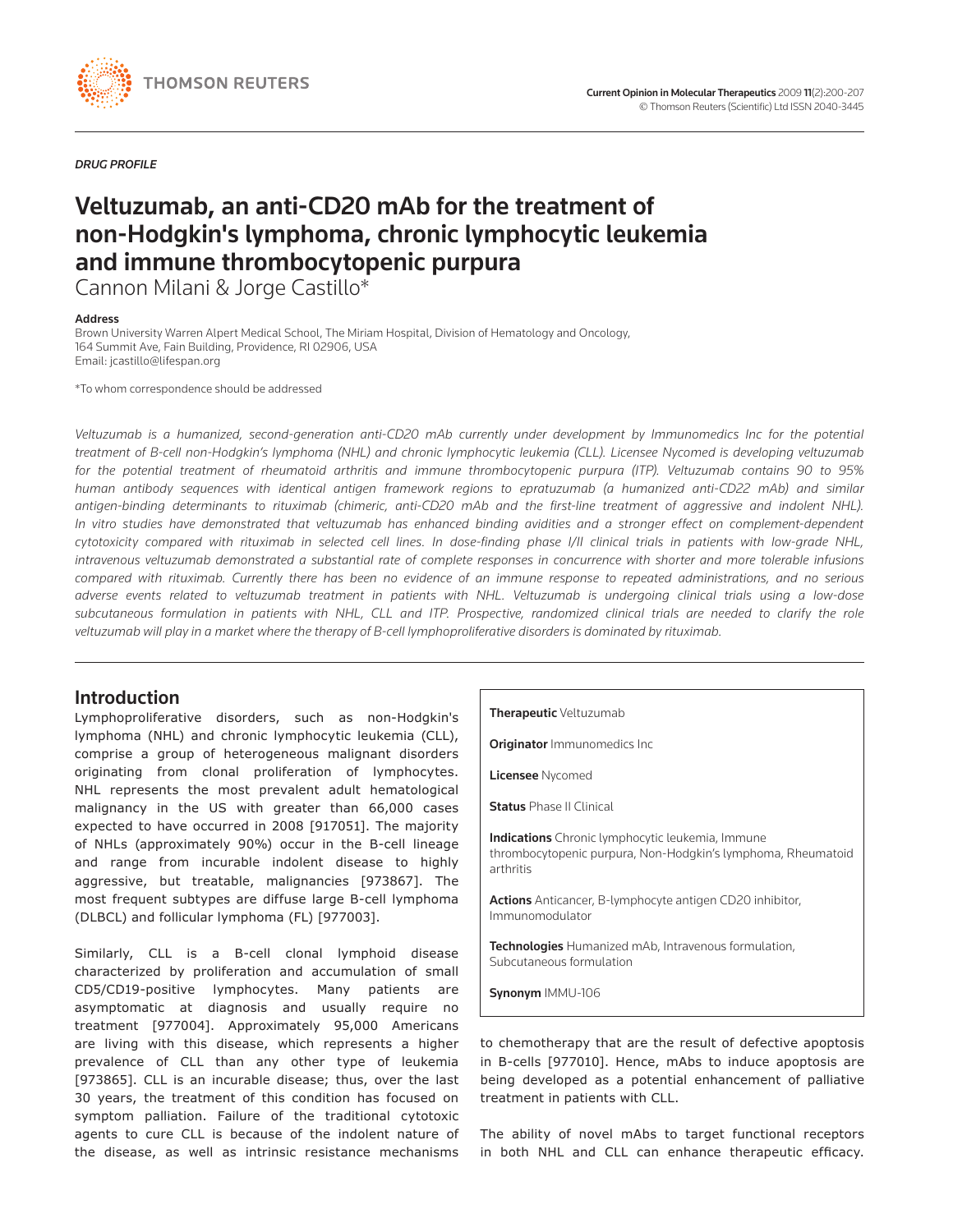In 1997, the introduction of the mAb rituximab (Rituxan) shifted the paradigm of treatment for NHL. Rituximab is a chimeric, anti-CD20 mAb that induces lysis and apoptosis in both normal and malignant human B-cells [971538], and sensitizes malignant B-cells to the cytotoxic effect of chemotherapy [447273]. In phase III clinical trials in patients with indolent or aggressive NHL, intravenous rituximab in combination with chemotherapy was more effective than chemotherapy alone at increasing tumor remission and patient survival [900095], [971555]. Rituximab is currently approved for the first-line treatment of aggressive and indolent subtypes of NHL (DLBCL and FL, respectively), and for the treatment of relapsed or refractory CD20-positive NHL. Although not approved by the FDA for the treatment of CLL, rituximab is commonly used in this setting in general practice. As with NHL, phase III clinical trials in patients with CLL have demonstrated similar benefits of rituximab in combination with chemotherapy [899707], [899708], [977024], [977026].

Nevertheless, there are limitations associated with rituximab treatment. For example, rituximab requires at least a minimal amount of CD20 antigen expression in order to be effective [979521]. In addition, rituximab is associated with high levels of infusion reactions and, although rare, in some instances treatment has instigated potentially life-threatening side effects [979529]. As a result, there are sustained efforts to further explore the mAb treatment modality to identify a viable, longterm option for both NHL and CLL. Comparison of various therapeutic anti-B-cell mAbs has delineated key factors that are instrumental in achieving a treatment response. Potential mechanisms of action of mAbs include complement-dependent cytotoxicity (CDC), antibodydependent cell-mediated cytotoxicity (ADCC) and the direct induction of apoptosis [977035], [977038]. The individual composition of a mAb could potentially be crucial in eliciting these mechanisms and augmenting cell-killing properties.

Veltuzumab is a second-generation, intravenously or subcutaneously administered, humanized anti-CD20 mAb, which is currently under evaluation for the treatment of NHL and CLL by Immunomedics Inc. Licensee Nycomed is also developing veltuzumab for non-cancer indications, including rheumatoid arthritis (no data available) and idiopathic thrombocytopenic purpura (ITP), although Immunomedics has retained an option to co-promote veltuzumab for ITP, which, at the time of publication, was undergoing a phase I/II clinical trial [924993]. ITP is an acquired disorder characterized by isolated thrombocytopenia caused by increased peripheral destruction and, to a lesser degree, decreased production of platelets. ITP, which has an estimated prevalence of 10 cases per 100,000 population per year [977044], appears to have an autoimmune etiology. Anti-CD20 mAb therapy has been used with success in adult patients with chronic forms of the disorder who failed therapy with corticosteroids, immunoglobulin and/or splenectomy [977039], [977041]. This report reviews the available literature for veltuzumab to date, with specific focus on the oncology indications.

# Synthesis and SAR

Veltuzumab consists of 90 to 95% human antibody sequences. In terms of structure, veltuzumab exhibits complementarity-determining regions (CDRs) identical to rituximab, except for one residue at position 101 (Kabat numbering) in the CDR3 of the variable heavy chain, where aspartic acid is present in veltuzumab instead of asparagine in rituximab. The framework regions of veltuzumab are identical to epratuzumab (Immunomedics Inc/UCB SA), a humanized anti-CD22 antibody [977614].

The generation of veltuzumab is similar to that of epratuzumab (see [441322], [969604]). The genes of the CDR-grafted variable heavy and light chains of veltuzumab were inserted into the pdHL2 plasmid vector, a dihydrofolate reductase (DHFR)-based amplifiable expression system, and then transfected into the Sp2/0-Ag14 murine myeloma cell line to generate veltuzumab-producing clones [472404], [784950].

# Preclinical development

#### *In vitro*

Initial preclinical studies compared the antigen detection, inhibition of proliferation and induction of apoptosis of veltuzumab against rituximab across a range of human NHL cell lines (including Daudi, Raji, Ramos, DoHH2, Karpas422, RL, SU-DHL-4, SU-DHL-6, SU-DHL-10 and WSU-FSCCL) [472404], [491149], [516974], [784950], [912498]. In competitive binding assays using Raji cells, the apparent binding avidity of veltuzumab was slightly higher than that for rituximab (apparent dissociation constants of 3.6  $\pm$  0.6 and 3.1  $\pm$  0.4 nM, respectively). Veltuzumab also demonstrated slightly longer residence times (ie, reduced off-rates) than did rituximab in Daudi and WSU-FSCCL cells. Further similarities were apparent between the two mAbs when comparing antigen expression and binding with human peripheral blood leukocytes [784950], [912498].

To assess the apoptotic and antiproliferative effects of veltuzumab, NHL cell lines were cultured with veltuzumab or rituximab for 48 h, with or without crosslinking (to simulate the role of effector cells *in vivo*) [784950]. To induce apoptosis, all cell lines tested (except SU-DHL-06) required the use of a crosslinker with the mAb. With crosslinking, the growth of the SU-DHL-6 cell line was most effectively inhibited by veltuzumab, yielding approximately 98% inhibition of proliferation compared with 88% without crosslinking. Inhibition was not directly related to antigen density. For example, in the Raji line, where the antigen density of veltuzumab was highly prominent, only approximately 40% inhibition was observed following treatment with a crosslinker (20% without crosslinker). All these outcomes were similar to those observed for rituximab [784950].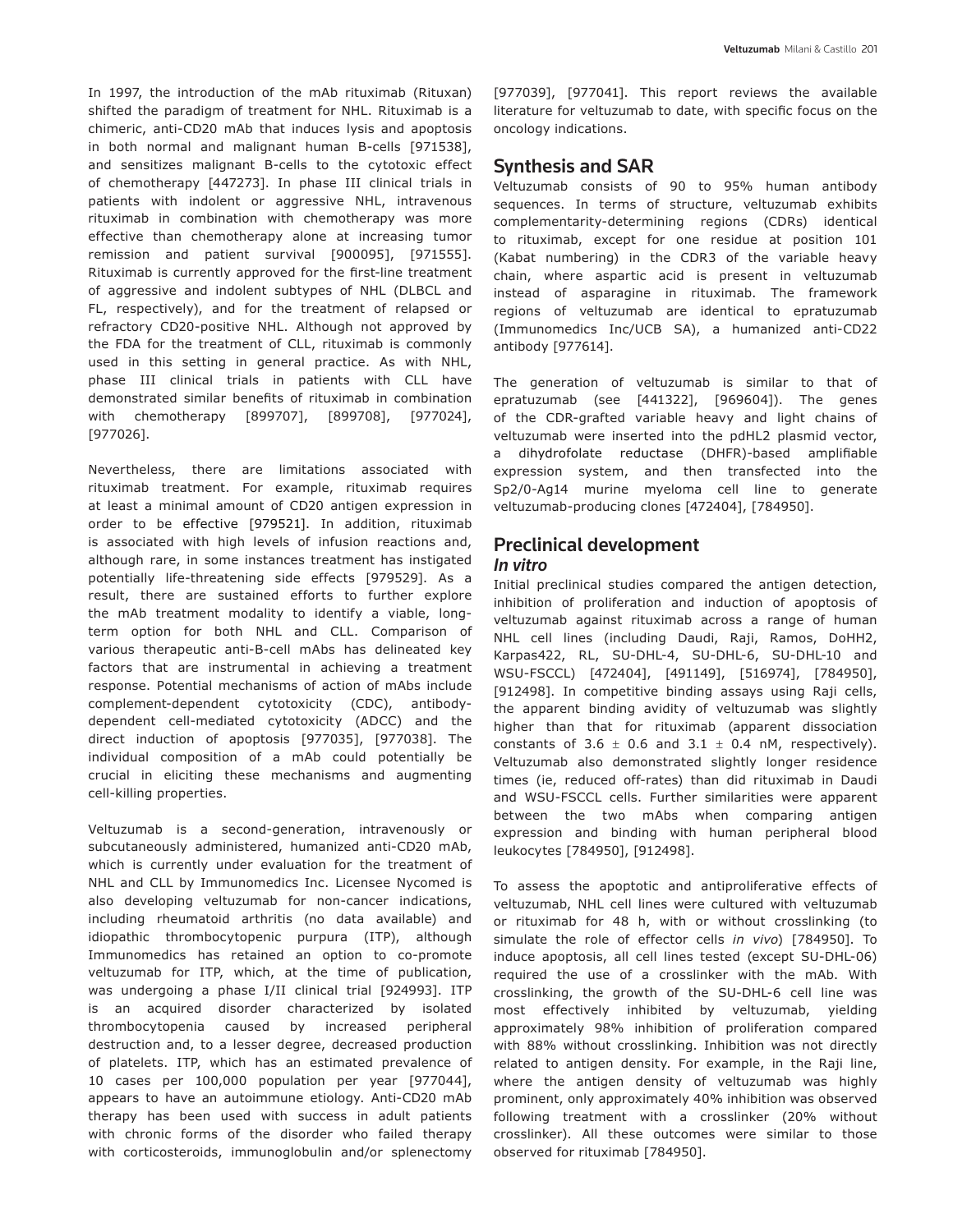Further data demonstrated that veltuzumab effectively induced ADCC and CDC in NHL cell lines in the presence of human PBMCs or human complement, respectively. Results varied between different cell lines; for example, ADCC with veltuzumab caused approximately 60% lysis in SU-DHL-6 cells compared with approximately 20% in Raji cells. CDC was slightly less varied, with approximately 80% lysis in SU-DHL-6 cells compared with almost 100% in Raji cells. In Daudi cells, veltuzumab induced CDC more potently than did rituximab, although no data were available; ADCC/CDC was comparable between veltuzumab and rituximab in all other cell lines [784950], [912498].

#### *In vivo*

In CD20/CD22 cross-reactive cynomolgus monkeys treated with veltuzumab (8, 24, 80 and 240 mg/kg ip or sc, once weekly for 4 weeks), 85 to 95% depletion of B-cells was observed by 6 days after initiation of dosing compared with 30 to 50% with epratuzumab (10, 60, 160 mg/kg ip, once-weekly for 4 weeks) on day 3 [638703]. There was a trend toward dose-related depletion following veltuzumab treatment, while after epratuzumab treatment, there was no apparent dose response. More recently, it was reported that doses of veltuzumab as low as 6.7 mg/kg (equivalent to 80 mg/m<sup>2</sup> in humans) caused full peripheral and splenic B-cell depletion when administered intravenously or subcutaneously in healthy cynomolgus monkeys [977614].

The efficacy of veltuzumab (50 µg ip, twice weekly) compared with epratuzumab (50 µg ip, twice weekly) and combination of the two mAbs (each at 50  $\mu$ g ip, twice weekly) was investigated in SCID mice bearing Raji lymphoma. Epratuzumab-treated mice had a median survival time of 15 days, which was identical to the control treatment of labetuzumab (Immunomedics Inc). Veltuzumab treatment increased median survival to 25 days. Although median survival was only slightly increased through combination of the mAbs, prolonged survival  $(≥ 35 days)$  was achieved in 30% of mice compared with 17% on veltuzumab alone ( $p = 0.0515$ ). These findings suggest that, potentially, the efficacy of veltuzumab may be enhanced by synergism with other mAbs [784950]. The same mouse model was used to assess veltuzumab against rituximab (both at 100  $\mu$ g ip, 5 times weekly for 2 weeks, then twice weekly for 3 weeks). While both mAbs significantly improved  $(p < 0.0001)$  upon the control median survival time of 16.5 days, the effect was greatest with rituximab (increased survival time to 98 days compared with 70 days for veltuzumab) [784950].

The effects of veltuzumab (up to 3 mg iv, administered when tumor size was between  $0.1$  to  $0.5$  cm<sup>3</sup>), <sup>90</sup>Y-conjugated epratuzumab (100 or 175  $\mu$ Ci iv, applied when tumor size was between  $0.2$  to 1 cm<sup>3</sup>) or combination were assessed in nude mice xenografted with Ramos cell lymphoma (at day 0) [959953]. By day 14, all tumors had regressed following treatment with 175  $\mu$ Ci <sup>90</sup>Y-epratuzumab; however,

within 2 to 5 weeks, all tumors had rapidly regrown. In mice treated with veltuzumab, tumors grew at the same rate as control and there was no indication of tumor regression or stabilization. With the combination treatment, veltuzumab was administered on day 0 and <sup>90</sup>Y-epratuzumab on day 1 followed by three additional weekly doses of veltuzumab, each at half the original dose. By day 168, 12 of 15 mice demonstrated no sign of visible tumor, and survival was significantly improved compared with the individual mAb groups ( $p < 0.001$ ). Slow, steady tumor growth was observed in the remaining 3 mice, with the first appearance of tumor occurring at days 10, 65 and 140. A veltuzumab total dose of 250  $\mu$ g (100  $\mu$ g + 3 weekly 50-µg doses) when administered in combination with epratuzumab was sufficient to induce maximum therapeutic effect [959953].

#### Toxicity

In the study in CD20/CD22 cross-reactive cynomolgus monkeys, veltuzumab was well tolerated with no changes in body or organ weights, food intake, ophthalmic condition, ECGs, blood pressure and standard hematology, serum chemistry, coagulation or urinalysis parameters, histopathology or gross necropsy. Veltuzumab demonstrated minimal effects on T-cells, monocytes or plasma cells, and no primate antibodies against veltuzumab were detected [638703].

### Metabolism and pharmacokinetics

For the study in cynomolgus monkeys (see above), veltuzumab exhibited a  $t_{1/2}$  of 5 to 8 days after the first intravenous infusion and 6 to 13 days after subcutaneous administration. With both routes,  $T_{\text{max}}$  ranged between 2 and 5 days [638703], [977614].

In a phase I/II multicenter, dose-escalation, open-label clinical trial (NCT00285428; NCT00596804; NCT00112970; IM-T-hA20-01) of veltuzumab (80, 120, 200, 375 or 750 mg/m2 iv, once weekly for 4 weeks) in patients (n = 82) with relapsed grade 1 and 2 FL or other relapsed CD20-positive B-cell lymphomas (non-FL), mean serum veltuzumab levels increased with dose and number of infusions. At the  $375 \text{-} mg/m^2$  dose, the mean antibody serum  $t_{1/2}$  was 3 to 5 days after one infusion, extending to 12 days after four infusions [639819], [671216]. The clearance of veltuzumab at this dose was similar to that observed with rituximab (no data available). As with epratuzumab, where low doses can be quickly infused, 80 mg/m2 veltuzumab was administered within 2 h for the first infusion and within 1 h in subsequent infusions [750587], [796144], [912498], [926817].

Preliminary pharmacokinetic data of veltuzumab were reported from an open-label, dose-comparison, multicenter phase I/II clinical trial (NCT00547066; IM-T-hA20-07) of veltuzumab (80, 120 or 200 mg iv, once every 2 weeks for a total of 4 weeks) in patients with ITP (expected total enrollment of 66 patients). In data from six evaluable patients,  $C_{max}$  values of 20.3 and 46  $\mu$ g/ml at 80 and 120 mg, respectively, were recorded, which were within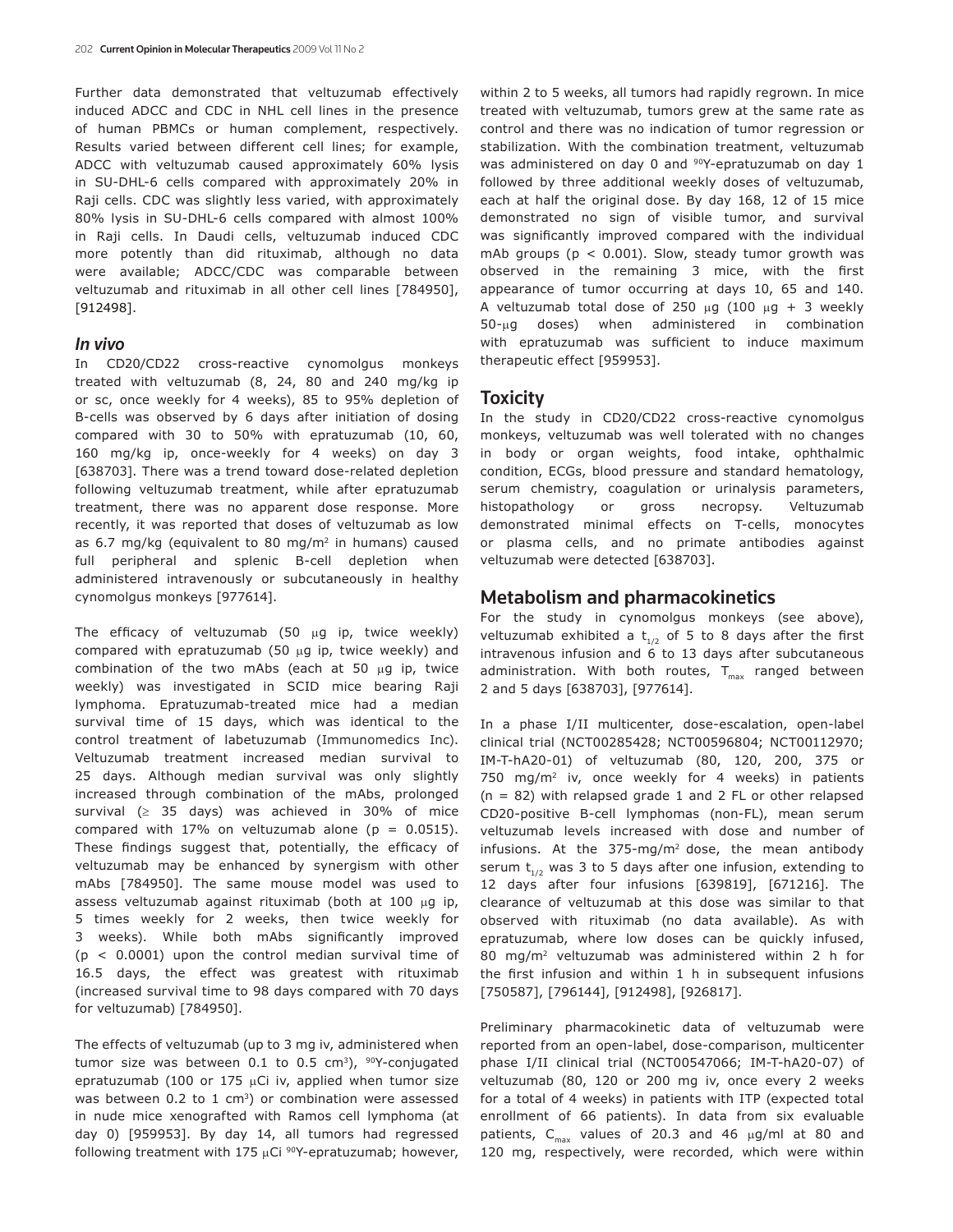the expected serum range. There were no signs of rapid clearance and the mean post-treatment  $t_{1/2}$  was approximately 1 week. All infusions were completed within 60 to 90 min [967967].

# Clinical development *NHL and CLL*

The phase I/II multicenter, dose-escalation, open-label clinical trial IM-T-hA20-01 evaluated the safety and efficacy of veltuzumab in patients with grade 1 and 2 FL (n = 50) or non-FL (n = 32) [796144], [912498], [926817], [926877]. Patients, who had all previously received one to seven chemotherapeutic treatments (primarily rituximabcontaining regimens) and were without progression for 6 months, were enrolled to one of five dose groups (outlined above). In patients with FL, 44% had an objective response (depletion of circulating B-cells) and 28% had a durable complete response, with the median duration of response being 19.7 months. In the non-FL group, the objective response rate was 35%, with a complete response rate of 27%. At the lowest dose of 80 mg/m<sup>2</sup>, there were objective responses in 63% (5 of 8 patients) of patients, with a 25% complete response rate. In both sets of patients and across all doses, the objective response rate was 41% (partial and complete responses) with a complete response rate of 21% [912276], [912498], [926877].

At the time of publication, a non-randomized, open label, dose-comparison phase I/II clinical trial (NCT00546793; IM-T-hA20-08) to assess the safety, tolerability and efficacy of subcutaneous veltuzumab was ongoing in patients with NHL and CLL (expected total enrollment of 72 patients) [894922], [944414]. The trial would examine different doses of veltuzumab administered weekly for 4 weeks. Initial preliminary data suggested that, after receiving a single 80 mg dose of veltuzumab, circulatory B-cell levels were reduced to less than 1% compared with baseline [894922]; further data have not been reported at the time of publication.

### *ITP*

In the IM-T-hA20-07 phase I/II clinical trial of veltuzumab in patients with ITP, preliminary efficacy data have been reported. To be eligible for enrollment, patients must have platelet counts less than 30,000 (30 K)  $\mu$ l and a prior history of platelet counts of less than 150 K/µl for more than 6 months, and in whom more than one standard therapy has previously failed. Efficacy was assessed over 12 weeks. Of the six evaluable patients, all four nonsplenectomized patients responded to treatment with at least a 2-fold increase of their baseline platelet counts, with two achieving complete responses (> 150 K/ $\mu$ l), one partial response (50 to 150 K/ $\mu$ I) and one minor response (30 to 50 K/ $\mu$ I). At 16 and 24 weeks post-treatment, the two patients with complete responses still had platelet counts greater than 100 K/ $\mu$ l. In the patient with a partial response, platelet counts decreased to less than 30 K/µl by 11 weeks post-treatment; however, subsequent retreatment with 120 mg veltuzumab achieved a second

partial response, which was still present 6 weeks later. In the patient with the minor response, platelet counts were still double the baseline value. The two splenectomized patients did not respond to treatment. Veltuzumab quickly depleted B-cells after the first dose, with decreases sustained for more than 12 weeks [967967]. The route of administration in this clinical trial has now been transitioned from intravenous infusions to subcutaneous injections [944414].

### Side effects and contraindications

In the phase I/II, IM-T-hA20-01 clinical trial in patients (n = 82) with relapsed NHL, veltuzumab was generally well tolerated, with transient, infusion-associated adverse events that were grade 1 to 2 in severity and predominantly occurred at first infusion. One preliminary report from this trial, with results from 57 patients, stated that drugrelated adverse events occurred in 29 patients (50.8%) and included fatigue, fever, pain/discomfort, chills/rigors, nausea, urticaria and pruritus, but were transient and infusion-related. Serious adverse events were reported in six patients but were not drug-related; these included fibrillation before treatment, trauma and pneumonia during treatment, back pain 1 month after treatment and bladder tumor and anemia 2 months after treatment [926817]. In other reports, one patient developed a visible and palpable large neck mass during the trial [944414], and one patient had an allergic reaction (this patient had already experienced a similar episode with rituximab) and treatment was discontinued [796144]. There were no human anti-human antibody (HAHA) responses and standard laboratory values obtained at each infusion demonstrated no drug-related effects [639819]. At the time of publication, there was no information on the safety of subcutaneously administered veltuzumab.

In the phase I/II, IM-T-hA20-07 clinical trial of veltuzumab in patients with ITP, one patient withdrew after receiving 100 mg veltuzumab and experiencing a grade 3 infusion reaction. Of the remaining six patients, two developed low-level positive HAHA results of uncertain clinical significance after treatment had finished [967967].

### Patent summary

In October 2008, Immunomedics announced the grant of US-07435803 covering the composition of matter and the use of humanized, chimeric and human anti-CD20 antibodies (including veltuzumab) and antibody fusion proteins or fragments thereof, for the treatment and diagnosis of B-cell disorders. The patent also protects the subcutaneous formulation of veltuzumab and has an expiry date of February 2023. Patent US-07435803 shares priority data with a similar patent, US-07151164, which has been granted an expiry extension to February 2024 under US 154 (because of time spent by the resulting product in regulatory review). An equivalent European patent application was pending grant at the time of publication.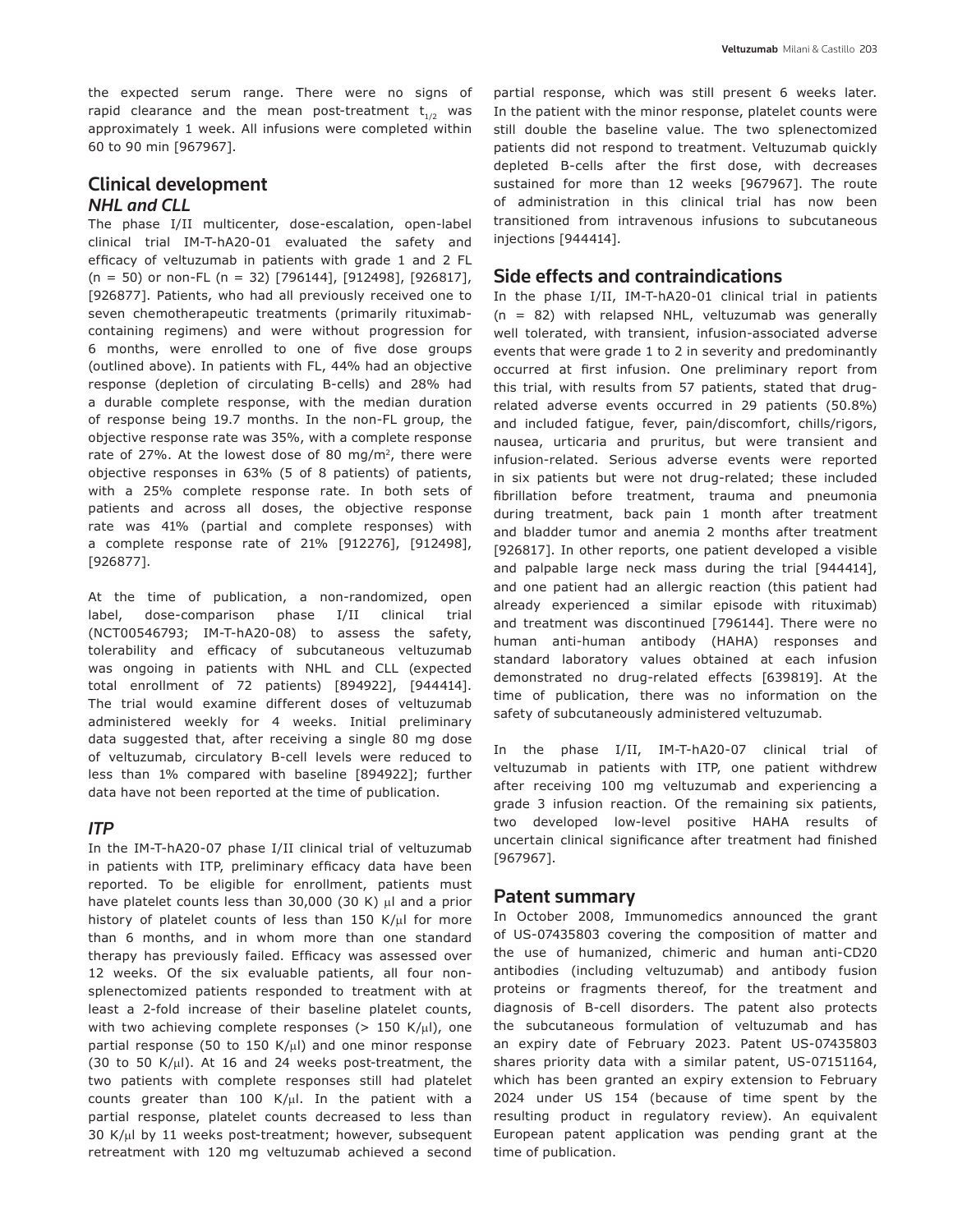### Current opinion

The treatment of NHL and CLL has undergone great changes since the development of mAbs, which have impacted positively upon patient response rates and survival times. This is despite the fact that mAb therapy is insufficient and cannot be considered curative; in patients with indolent entities, the development of resistance almost always ensues following repetitive exposure to mAbs. Furthermore, almost 50% of patients with aggressive NHL histologies will present with primary resistant or relapsed disease [977045]. Some of these patients can be salvaged with high-dose chemotherapy followed by hematopoietic stem cell transplantation (HSCT), but some will have clinical characteristics such as advanced age, poor performance status or multiple comorbidities that preclude them from undergoing or responding to HSCT [977046]. For these reasons, mAb therapy needs to be improved.

The CD20 antigen is an almost ideal therapeutic target as it does not shed into the bloodstream, does not undergo internalization, is expressed almost universally in malignant B-cell lymphocytes and is not expressed in non-hematological cells [429396], [482687], [971574]. Although the function of CD20 is still unclear, its modulation with mAbs induces ADCC, CDC and apoptosis of the CD20-harboring cell [971538]. Rituximab has been used alone and in combination with chemotherapeutic agents to treat NHL and CLL, and has demonstrated improved response rates and prolonged survival times compared with chemotherapy alone. In preclinical analysis, veltuzumab induced higher binding avidities and a stronger effect on CDC compared with rituximab in selected cell lines [639819], [671216], [750587], [796144], [912498], [977614].

A humanized mAb, such as veltuzumab, will be less likely to induce formation of human anti-chimera antibodies and infusion reactions than chimeric compounds such as rituximab, allowing for safer and shorter intravenous infusions. The formation of HAHA is a potential concern with humanized mAbs, and, although this effect was not apparent in the NHL clinical trial of veltuzumab, there have already been two reports of positive HAHA responses from only six patients in the ITP clinical trial. There have been no reports of transient reactivation of hepatitis B following veltuzumab treatment, which has occasionally been reported with rituximab [977047], [977048]. Importantly, no deaths from veltuzumab treatment have been reported to date.

Other anti-CD20 mAbs are under clinical development. Ofatumumab (GlaxoSmithKline plc/Genmab A/S) is a second-generation, fully-human anti-CD20 mAb that binds to a different epitope of the CD20 antigen to veltuzumab, and has demonstrated a high CDC effect with slow off-rates that are similar to those reported for veltuzumab, although no direct comparisons have been made [893195], [893196]. Ofatumumab is currently in phase III clinical trials to examine its potential in combination with various chemotherapeutic agents, including chlorambucil in patients with untreated CLL (NCT00748189), cyclophosphamide plus doxorubicin, vincristine and prednisolone (CHOP) in patients with FL (NCT00494780), and with fludarabine plus cyclophosphamide (FC) in patients with CLL (NCT00410163).

Further advancements in mAb developmental technology have led to the production of the third-generation anti-CD20 mAb afutuzumab (Glycart Biotechnology AG/F Hoffmann-La Roche Ltd/Genentech Inc/Biogen Idec Inc). Afutuzumab is a humanized glyco-engineered mAb for the treatment of B-cell NHL and CLL. *In vitro* models have demonstrated that the antitumor effect of rituximab is strongly dependent on CDC, while afutuzumab remained active when complement was depleted. In addition, afutuzumab enhanced ADCC and exhibited superior caspase-independent apoptosis compared with rituximab [967210]. The clinical implications of these findings are yet to be validated. To date, preliminary data from 24 patients have demonstrated afutuzumab to be safe and tolerable with similar pharmacokinetics to rituximab [968146].

The next steps in the clinical development of veltuzumab for the treatment of cancer are likely to include combination studies with various chemotherapeutic agents (eg, with cyclophosphamide plus vincristine and prednisone, or CHOP for NHL, and with FC for CLL). Combination with other mAbs (such as the chimeric anti-CD23 antibody lumiliximab [Biogen Idec Inc] and humanized anti-CD52 antibody alemtuzumab for CLL) to investigate the synergistic effects of veltuzumab should also be explored (eg, veltuzumab and epratuzumab for NHL [971576], [971577]). Further combinatory clinical trials could examine veltuzumab with other immunotherapeutic agents such as immunomodulators (eg, thalidomide and lenalidomide for CLL and indolent NHL subtypes) and proteasome inhibitors (for mantle cell lymphoma or Waldenstrom's macroglobulinemia). Finally, veltuzumab in addition to radioimmunotherapy could also prove beneficial in patients with NHL.

Lymphoproliferative disorders affect one or more different biological pathways that play a role in lymphomagenesis, leading to wide heterogeneity in clinicopathological features. This suggests the need for personalized therapy. There are multiple second-generation anti-CD20 antibodies in development and they will differ in pharmacokinetic properties that influence the effect on CDC, ADCC and/or apoptosis. Which antibody will provide the best therapeutic efficacy in which setting is something for future research to resolve. This process is made even more challenging by the varied way in which different mAbs affect different patients and diseases, giving rise to the tailoring of individual therapies. Furthermore, basic and translational research is required to increase our understanding of the mechanisms of action of these compounds.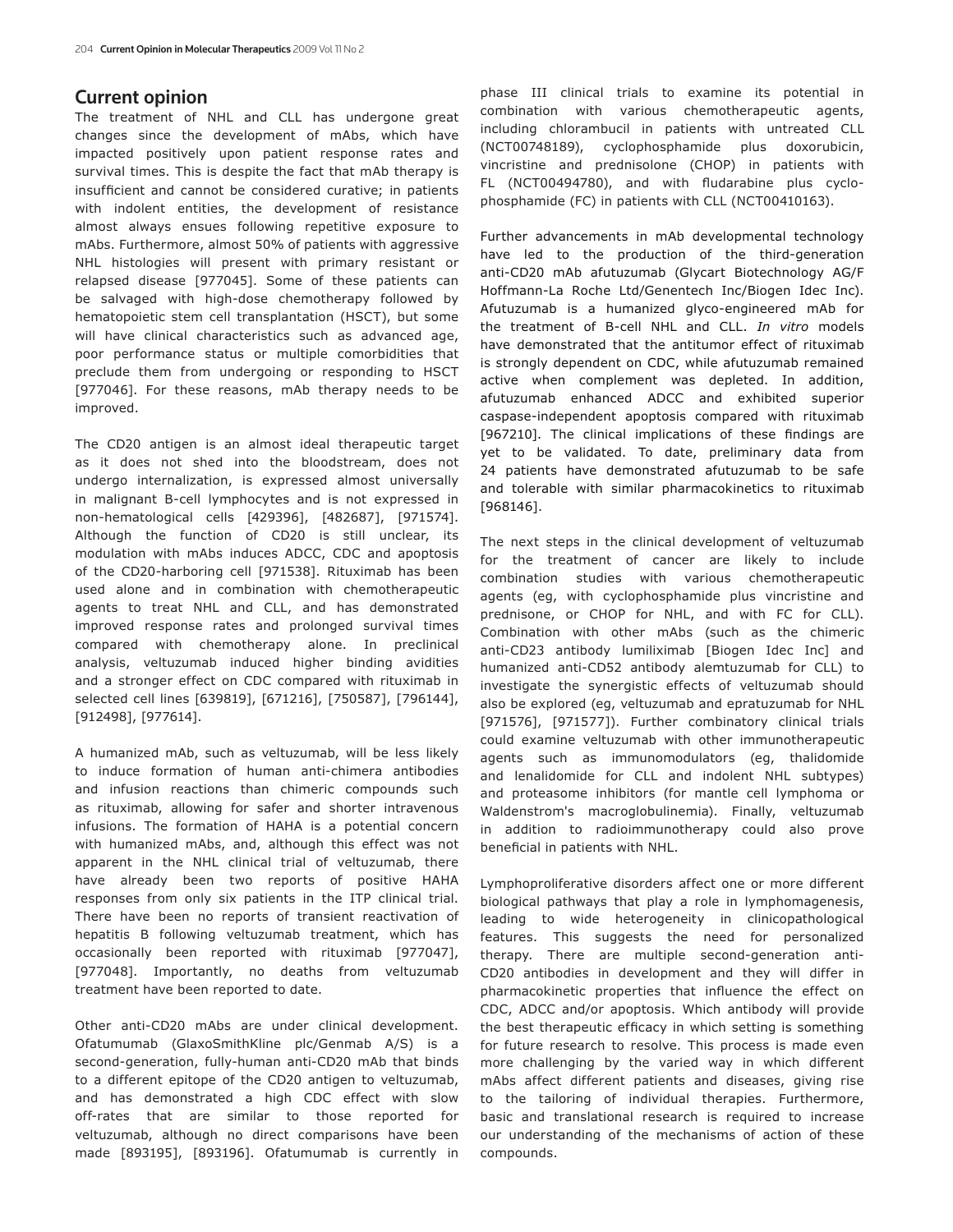Veltuzumab has demonstrated promising results as a single agent in various NHL histologies, while there are few data available in patients with CLL or ITP, and no data for the treatment of rheumatoid arthritis. At this time, the role of veltuzumab in the therapy of NHL and CLL is not defined, as it is unclear how this agent will compare with rituximab in phase III

randomized, controlled clinical trials. It is also unclear if the interaction of veltuzumab and combination chemotherapy will be feasible and synergistic, as it is with rituximab. The development of veltuzumab for ITP and rheumatoid arthritis may prove another avenue for marketing if this product is proved non-superior to rituximab.

#### Deals

In July 2008, Nycomed entered an agreement to develop subcutaneous formulations of Immunomedics' humanized anti-CD20 antibody, veltuzumab, for the potential treatment of all non-cancer indications, including rheumatoid arthritis [924993].

#### Development status

| <b>Developer</b> | Country | <b>Status</b> | Indication                      | Date         | Reference |
|------------------|---------|---------------|---------------------------------|--------------|-----------|
| Immunomedics Inc | US      | Phase II      | Chronic lymphocytic leukemia    | 23-JAN-08    | 873898    |
| Immunomedics Inc | Europe  | Phase II      | Non-Hodgkin's lymphoma          | 13-DEC-05    | 639819    |
| Immunomedics Inc | US      | Phase II      | Non-Hodgkin's lymphoma          | 13-DEC-05    | 639819    |
| Nvcomed          | US      | Phase II      | Immune thrombocytopenic purpura | $14$ -JUL-08 | 924993    |
| Nycomed          | US      | Discovery     | Rheumatoid arthritis            | 14-JUL-08    | 924993    |

### Associated patent

**Title** Anti-CD20 antibodies and fusion proteins thereof and methods of use.

**Assignee** Immunomedics Inc **Publication** WO-03068821 21-AUG-03 **Inventors** Hansen H, Qu Z, Goldenberg DM.

#### References

- •• of outstanding interest
- of special interest

429396 **Characterization of a human B lymphocyte-specific antigen.**  Stashenko P, Nadler LM, Hardy R, Schlossman SF *J Immunol* 1980 **125** 4 1678-1685

441322 **Construction and characterization of a humanized, internalizing, B-cell (CD22)-specific, leukemia/lymphoma antibody, LL2.** Leung SO, Goldenberg DM, Dion AS, Pellegrini MC, Shevitz J, Shih LB, Hansen HJ *MOL IMMUNOL* 1995 **32** 17-18 1413-1427

447273 **Chemotherapy sensitization by rituximab: Experimental and clinical evidence.** Wilson WH *Semin Oncol* 2000 **27** 6 Suppl 12 30-36

472404 **Characterization of new, chimeric and humanized, anti-CD20 monoclonal antibodies, cA20 and hA20, with equivalent efficacy to rituximab** *in-vitro* **and in xenografted human non-Hodgkin's lymphoma.** Goldenberg DM, Stein R, Qu Z, Horak ID, Hansen HJ *Blood* 2002 **100** 11 Abs 2260

482687 **Endocytosis and degradation of monoclonal antibodies targeting human B-cell malignancies.** Press OW, Farr AG, Borroz KI, Anderson SK, Martin PJ *Cancer Res* 1989 **49** 17 4906-4912

491149 **Characterization and preclinical efficacy of hA20, a humanized anti-CD20 monoclonal antibody, for the treatment of NHL.** Goldenberg DM, Stein R, Qu Z, Horak ID, Hansen HJ *PROC AM SOC CLIN ONCOL* 2003 **22** Abs 2393

516974 **Mechanisms of anti-lymphoma effects of a new humanized anti-CD20 monoclonal antibody, IMMU-106.** Stein R, Hayes M, Qu Z, Chen S, Rosario A, Horak ID, Hansen HJ, Goldenberg DM *Blood* 2003 **102**  11 Abs 4917

638703 **Preclinical pharmacology and toxicology of humanized anti-B-cell antibodies (anti-CD22 and anti-CD20) in cynomolgus monkeys (CM).** Sapra P, Kikuchi G, Venkatasamy A, Hayes MK, Satterwhite CM, Warren D, Walker MD, Goldenberg DM, Horak ID *Blood* 2005 **106** 11 Abs 1471

639819 **Initial safety and efficacy results of a second-generation humanized anti-CD20 antibody, IMMU-106 (hA20), in non-Hodgkin's lymphoma.** Morschhauser F, Leonard JP, Coiffier B, Petillon M-O, Coleman M, Bahkti A, Sapra P, Teoh N, Wegener WA, Horak ID, Goldenberg DM *Blood* 2005 **106** 11 Abs 2428

671216 **Phase I/II results of a second-generation humanized anti-CD20 antibody, IMMU-106 (hA20), in NHL.** Morschhauser F, Leonard JP, Coiffier B, Petillon M-O, Coleman M, Bahkti A, Teoh N, Wegener WA, Goldenberg DM *PROC AM SOC CLIN ONCOL* 2006 **25** Abs 7530

750587 **Rituximab-relapsing patients with non-Hodgkins lymphoma respond even at lower doses of humanized anti-CD20 antibody, IMMU-106 (hA20): Phase I/II results.** Morschhauser F, Leonard JP, Fayad L, Coiffier B, Schuster SJ, Dyer MJS, Petillon M-O, Coleman M, Bahkti A, Horne H, Xu L *et al Blood* 2006 **108** 11 Abs 2719

784950 **Characterization of a new humanized anti-CD20 monoclonal antibody, IMMU-106, and its use in combination with the humanized anti-CD22 antibody, epratuzumab, for the therapy of non-Hodgkin's lymphoma.** Stein R, Qu Z, Chen S, Rosario A, Shi V, Hayes M, Horak ID, Hansen HJ, Goldenberg DM *Clin Cancer Res* 2004 **10** 8 2868-2878

•• *This paper extensively reviews the in vitro and in vivo characteristics of veltuzumab. In vitro, veltuzumab was similar to rituximab in terms*  of binding avidity, apoptosis induction, ADCC and CDC. In SCID mice,<br>veltuzumab (100 µg ip, 5 times weekly for 2 weeks, then twice weekly<br>for 3 weeks) significantly improved (p < 0.0001) upon the control median *survival time (16.5 days) by 53.4 days.*

796144 **Low doses of humanized anti-CD20 antibody, IMMU-106 (hA20), in refractory or recurrent NHL: Phase I/II results.**  Morschhauser F, Leonard JP, Fayad L, Coiffier B, Petillon M, Coleman M, Horne H, Teoh N, Wegener WA, Goldenberg DM *AM SOC CLIN ONCOL* 2007 **43** June 04 Abs 8032

873898 **NCT00546793: Phase I/II study of subcutaneously administered veltuzumab (HA20) in NHL and CLL.** Immunomedics Inc *CLINICALTRIALS.GOV* 2008

893195 **Characterization of new human CD20 monoclonal antibodies with potent cytolytic activity against non-Hodgkin lymphomas.** Teeling JL, French RR, Cragg MS, van den Brakel J, Pluyter M, Huang H, Chan C, Parren PW, Hack CE, Dechant M, Valerius T *et al Blood* 2004 **104** 6 1793-1800

893196 **The biological activity of human CD20 monoclonal antibodies is linked to unique epitopes on CD20.** Teeling JL, Mackus WJ, Wiegman LJ, van den Brakel JH, Beers SA, French RR, van Meerten T, Ebeling S, Vink T, Slootstra JW, Parren PW *et al J Immunol* 2006 **177** 1 362-371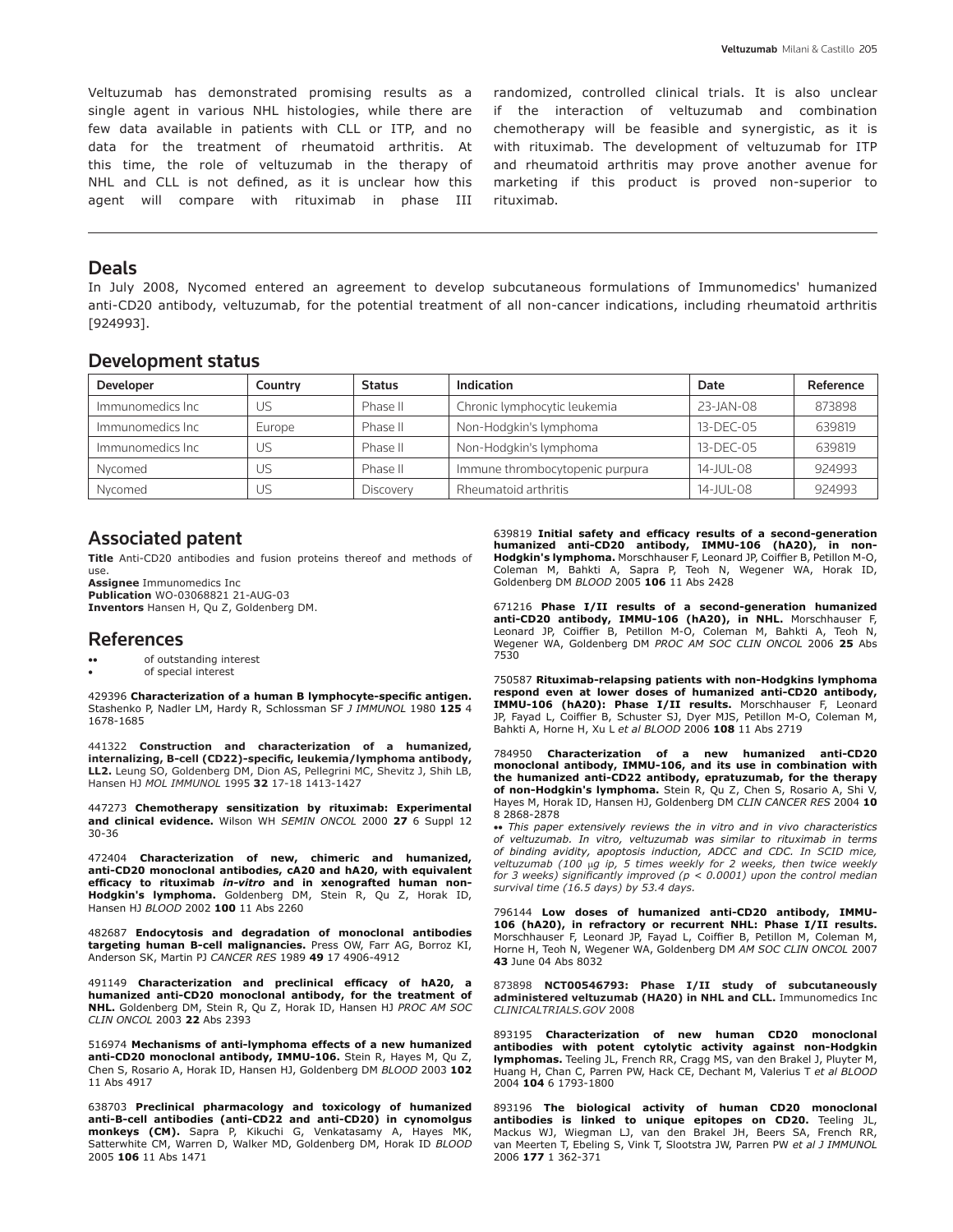894922 **Immunomedics announces results in lymphoma therapy with veltuzumab administered subcutaneously.** Immunomedics Inc *Press release* 2008 April 09

899707 **Early results of a chemoimmunotherapy regimen of fludarabine, cyclophosphamide, and rituximab as initial therapy for chronic lymphocytic leukemia.** Keating MJ, O'Brien S, Albitar M, Lerner S, Plunkett W, Giles F, Andreeff M, Cortes J, Faderl S, Thomas D, Koller C *et al J Clin Oncol* 2005 **23** 18 4079-4088

899708 **Chemoimmunotherapy with fludarabine, cyclophosphamide, and rituximab for relapsed and refractory chronic lymphocytic leukemia.** Wierda W, O'Brien S, Wen S, Faderl S, Garcia-Manero G, Thomas D, Do KA, Cortes J, Koller C, Beran M, Ferrajoli A *et al J Clin Oncol* 2005 **23** 18 4070-4078

900095 **Long-term results of the R-CHOP study in the treatment of elderly patients with diffuse large B-cell lymphoma: A study by the Groupe d'Etude des Lymphomes de l'Adulte.** Feugier P, Van Hoof A, Sebban C, Solal-Celigny P, Bouabdallah R, Ferme C, Christian B, Lepage E, Tilly H, Morschhauser F, Gaulard P *et al J Clin Oncol* 2005 **23** 18 4117-4126

912276 **Immunomedics reports high anti-lymphoma potency with veltuzumab.** Immunomedics Inc *PRESS RELEASE* 2008 June 02

912498 **Laboratory and clinical studies of high anti-lymphoma potency with anti-CD20 veltuzumab and differentiation from rituximab.** Goldenberg DM, Chang C, Rossi EA, Cardillo TM, Wegener WA, Teoh N, Leonard JP, Fayad LE, Coiffier B, Morschhauser F *AM SOC CLIN ON-COL ANN MEET* 2008 **44** June 01 Abs 3043

**●** *This abstract provides a summary of the preclinical and clinical performance of veltuzumab to date. Data from a phase I/II clinical trial reported durable complete responses in 14 of 50 patients with FL (28%), with the median duration of response being 19.7 months. Doses as low as 80 mg/m2 were administered within 2 h for the first infusion and within 1 h in subsequent infusions.*

917051 **Cancer statistics, 2008.** Jemal A, Siegel R, Ward E, Hao Y, Xu J, Murray T, Thun MJ *CA Cancer J Clin* 2008 **58** 2 71-96

924993 **Immunomedics announces worldwide license and collaboration agreement with Nycomed for veltuzumab for non-cancer indications.** Immunomedics Inc *PRESS RELEASE* 2008 July 14

926817 **Preliminary results of a phase I/II study of the humanized anti-CD20 antibody IMMU-106 (hA20) in patients with relapsed non-Hodgkin lymphoma.** Cunningham S, Muneer S, Ranganathan A, Shivakumar L, Lonial S, Mughal T, Armitage JO *CLIN LYMPHOMA MYELOMA* 2007 **7** 5 339-341

• *This report focuses on preliminary safety data of veltuzumab (80, 120, 200, 375 or 750 mg/m2 iv, once weekly for 4 weeks) in a phase I/II clinical trial of patients with relapsed B-cell NHL. Veltuzumab was well tolerated with transient, infusion-associated adverse events that were grade 1 to 2 in severity and predominantly occurred at first infusion. Drug-related adverse events occurred in 29 of 57 patients and included fatigue, fever, pain/ discomfort, chills/rigors, nausea, urticaria and pruritus.*

926877 **Activity of veltuzumab, a second-generation humanized anti-CD20 mAb, in laboratory and clinical studies.** Goldenberg DM, Chang C, Rossi EA, Cardillo TM, Wegener WA, Teoh N, Leonard JP, Fayad L, Coiffier B, Morschhauser F *ANN ONCOL* 2008 **19** Suppl 4 130

944414 **Immunomedics highlights progress with clinical programs at R&D day.** Immunomedics Inc *PRESS RELEASE* 2008 September 17

959953 **Therapy of advanced B-lymphoma xenografts with a combination of (90)Y-anti-CD22 IgG (epratuzumab) and unlabeled anti-CD20 IgG (veltuzumab).** Mattes MJ, Sharkey RM, Karacay H, Czuczman MS, Goldenberg DM *CLIN CANCER RES* 2008 **14** 19 6154-6160

967210 **Compared antitumor activity of GA101 and rituximab against the human RL follicular lymphoma xenografts in SCID Beige mice.** Dalle S, Reslan L, Manquat SB, Herting F, Klein C, Umana P, Dumontet C *AM SOC HEMATOL ANN MEET EXPOSITION* 2008 **50** December 06 Abs 1585

967967 **Low-dose humanized anti-CD20 monoclonal antibody (MAb), veltuzumab, in adult immune thrombocytopenic purpura (ITP): Initial results of a phase I/II Study.** Liebman HA, Saleh MN, Abassi R, Cosgriff TM, Teoh N, Leoni MJ, Wegener W, Goldenberg DM *AM SOC HEMATOL ANN MEET EXPOSITION* 2008 **50** December 08 Abs 3412

• *This abstract reports preliminary data from a phase I/II clinical trial of veltuzumab (80, 120 or 200 mg iv, once every 2 weeks for a total of 4 weeks) in adults with ITP. From six evaluable patients, all four non-splenectomized patients responded to treatment with two complete responses that were maintained up to 24 weeks post-treatment.*

968146 **A phase I/II study of RO5072759 (GA101) in patients with relapsed/refractory CD20+ malignant disease.** Salles GA, Morschhauser F, Cartron G, Lamy T, Milpied NJ, Thieblemont C, Tilly H, Birkett J, Burgess M *AM SOC HEMATOL ANN MEET EXPOSITION* 2008 **50** December 08 Abs 234

969604 **Generation of a high-producing clone of a humanized anti-B-cell lymphoma monoclonal antibody (hLL2).** Losman MJ, Hansen HJ, Dworak H, Krishnan IS, Qu Z, Shih LB, Zeng L, Goldenberg DM, Leung SO *CANCER* 1997 **80** 12 2660-2666

971538 *In vitro* **mechanisms of action of rituximab on primary non-Hodgkin lymphomas.** Manches O, Lui G, Chaperot L, Gressin R, Molens JP, Jacob MC, Sotto JJ, Leroux D, Bensa JC, Plumas J *Blood* 2003 **101** 3 949-954

971555 **Phase III study of R-CVP compared with cyclophosphamide, vincristine, and prednisone alone in patients with previously untreated advanced follicular lymphoma.** Marcus R, Imrie K, Solal-Celigny P, Catalano JV, Dmoszynska A, Raposo JC, Offner FC, Gomez-Codina J, Belch A, Cunningham D, Wassner-Fritsch E *et al J Clin Oncol* 2008 **26** 28 4579-4586

971574 **Retention of B-cell-specific monoclonal antibodies by human lymphoma cells.** Press OW, Howell-Clark J, Anderson S, Bernstein I *Blood* 1994 **83** 5 1390-1397

971576 **Therapy of advanced B-lymphoma xenografts with a combination of 90Y-anti-CD22 IgG (epratuzumab) and unlabeled anti-CD20 IgG (veltuzumab).** Mattes MJ, Sharkey RM, Karacay H, Czuczman MS, Goldenberg DM *Clin Cancer Res* 2008 **14** 19 6154-6160

971577 **Bispecific anti-CD20/22 antibodies inhibit B-cell lymphoma proliferation by a unique mechanism of action.** Qu Z, Goldenberg DM, Cardillo TM, Shi V, Hansen HJ, Chang CH *Blood* 2008 **111** 4 2211-2219

973865 **Chronic Lymphocytic Leukemia.** The Leukemia and Lymphoma Society *INTERNET SITE* 2008 November 22

973867 **Non-Hodgkin Lymphoma.** The Leukemia and Lymphoma Society *INTERNET SITE* 2008 November 03

977003 **The changing classification of non-Hodgkin's lymphomas.** Armitage JO *CA CANCER J CLIN* 1997 **47** 6 323-325

977004 **Guidelines for the diagnosis and treatment of chronic lymphocytic leukemia: A report from the International Workshop on Chronic Lymphocytic Leukemia updating the National Cancer Institute-Working Group 1996 guidelines.** Hallek M, Cheson BD, Catovsky D, Caligaris-Cappio F, Dighiero G, Dohner H, Hillmen P, Keating MJ, Montserrat E, Rai KR, Kipps TJ *BLOOD* 2008 **111** 12 5446-5456

977010 **Upstream mediators of the Fas apoptotic transduction pathway are defective in B-chronic lymphocytic leukemia.** Roue G, Lancry L, Duquesne F, Salaun V, Troussard X, Sola B *LEUK RES* 2001 **25** 11 967-980

977024 **Immunochemotherapy with fludarabine (F), cyclophosphamide (C), and rituximab (R) (FCR) versus fludarabine and cyclophosphamide (FC) improves response rates and progression-free survival (PFS) of previously untreated patients (pts) with advanced chronic lymphocytic leukemia (CLL).** Hallek M, Fingerle-Rowson G, Fink A-M, Busch R, Mayer J, Hensel M, Hopfinger G, Hess G, von Gruenhagen U, Bergmann MA, Catalano J *et al BLOOD* 2008 **112** 11 Abs 325

977026 **Rituximab, fludarabine, and cyclophosphamide (R-FC) prolongs progression free survival in relapsed or refractory chronic lymphocytic leukemia (CLL) compared with FC alone: Final results from the international randomized phase III REACH Trial.** Robak T, Moiseev SI, Dmoszynska A, Solal-Céligny P, Warzocha K, Loscertales J, Catalano J, Afanasiev BV, Larratt L, Geisler C, Montillo M *et al BLOOD* 2008 **112** 11 Abs LBA-1

977035 **Complement function in mAb-mediated cancer immunotherapy.** Gelderman KA, Tomlinson S, Ross GD, Gorter A *TRENDS IMMUNOL* 2004 **25** 3 158-164

977038 **Role of antibody-dependent cell-mediated cytotoxicity in the efficacy of therapeutic anti-cancer monoclonal antibodies.** Iannello A, Ahmad A *CANCER METASTASIS REV* 2005 **24** 4 487-499

977039 **Rituximab therapy for chronic and refractory immune thrombocytopenic purpura: a long-term follow-up analysis.** Garcia-Chavez J, Majluf-Cruz A, Montiel-Cervantes L, Esparza MG, Vela-Ojeda J *ANN HEMATOL* 2007 **86** 12 871-877